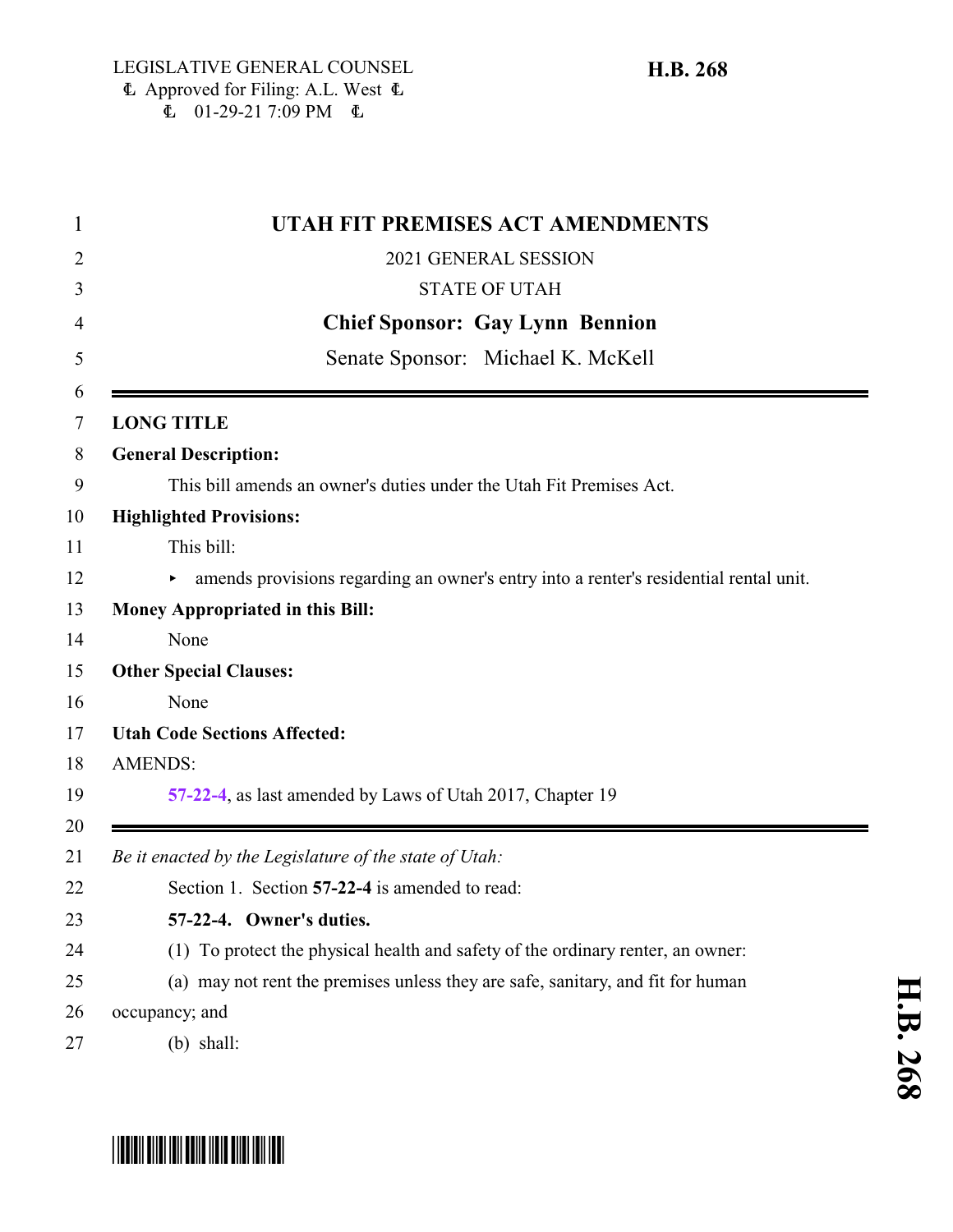**H.B. 268 01-29-21 7:09 PM**

| 28 | (i) maintain common areas of the residential rental unit in a sanitary and safe condition;          |
|----|-----------------------------------------------------------------------------------------------------|
| 29 | (ii) maintain electrical systems, plumbing, heating, and hot and cold water;                        |
| 30 | (iii) maintain any air conditioning system in an operable condition;                                |
| 31 | (iv) maintain other appliances and facilities as specifically contracted in the rental              |
| 32 | agreement; and                                                                                      |
| 33 | (v) for buildings containing more than two residential rental units, provide and                    |
| 34 | maintain appropriate receptacles for garbage and other waste and arrange for its removal,           |
| 35 | except to the extent that the renter and owner otherwise agree.                                     |
| 36 | (2) [Except as otherwise provided in the rental agreement, an] An owner shall provide               |
| 37 | the renter at least 24 hours prior notice of the owner's entry into the renter's residential rental |
| 38 | unit[ $:$ ], unless:                                                                                |
| 39 | (a) the owner receives express permission from the renter for the particular entry;                 |
| 40 | (b) there exists an emergency that poses an immediate risk of bodily injury or damage               |
| 41 | to property, including a gas leak, fire, flood, or natural disaster;                                |
| 42 | (c) the renter abandons the property; or                                                            |
| 43 | (d) a court of competent jurisdiction grants the owner access.                                      |
| 44 | (3) Before an owner and a prospective renter enter into a rental agreement, the owner               |
| 45 | shall:                                                                                              |
| 46 | (a) provide the prospective renter a written inventory of the condition of the residential          |
| 47 | rental unit, excluding ordinary wear and tear;                                                      |
| 48 | (b) furnish the renter a form to document the condition of the residential rental unit and          |
| 49 | then allow the resident a reasonable time after the renter's occupancy of the residential rental    |
| 50 | unit to complete and return the form; or                                                            |
| 51 | (c) provide the prospective renter an opportunity to conduct a walkthrough inspection               |
| 52 | of the residential rental unit.                                                                     |
| 53 | (4) At or before the commencement of the rental term under a rental agreement, an                   |
| 54 | owner shall:                                                                                        |
| 55 | (a) disclose in writing to the renter:                                                              |
| 56 | (i) the owner's name, address, and telephone number; or                                             |
| 57 | (ii) (A) the name, address, and telephone number of any person authorized to manage                 |
| 58 | the residential rental unit; or                                                                     |